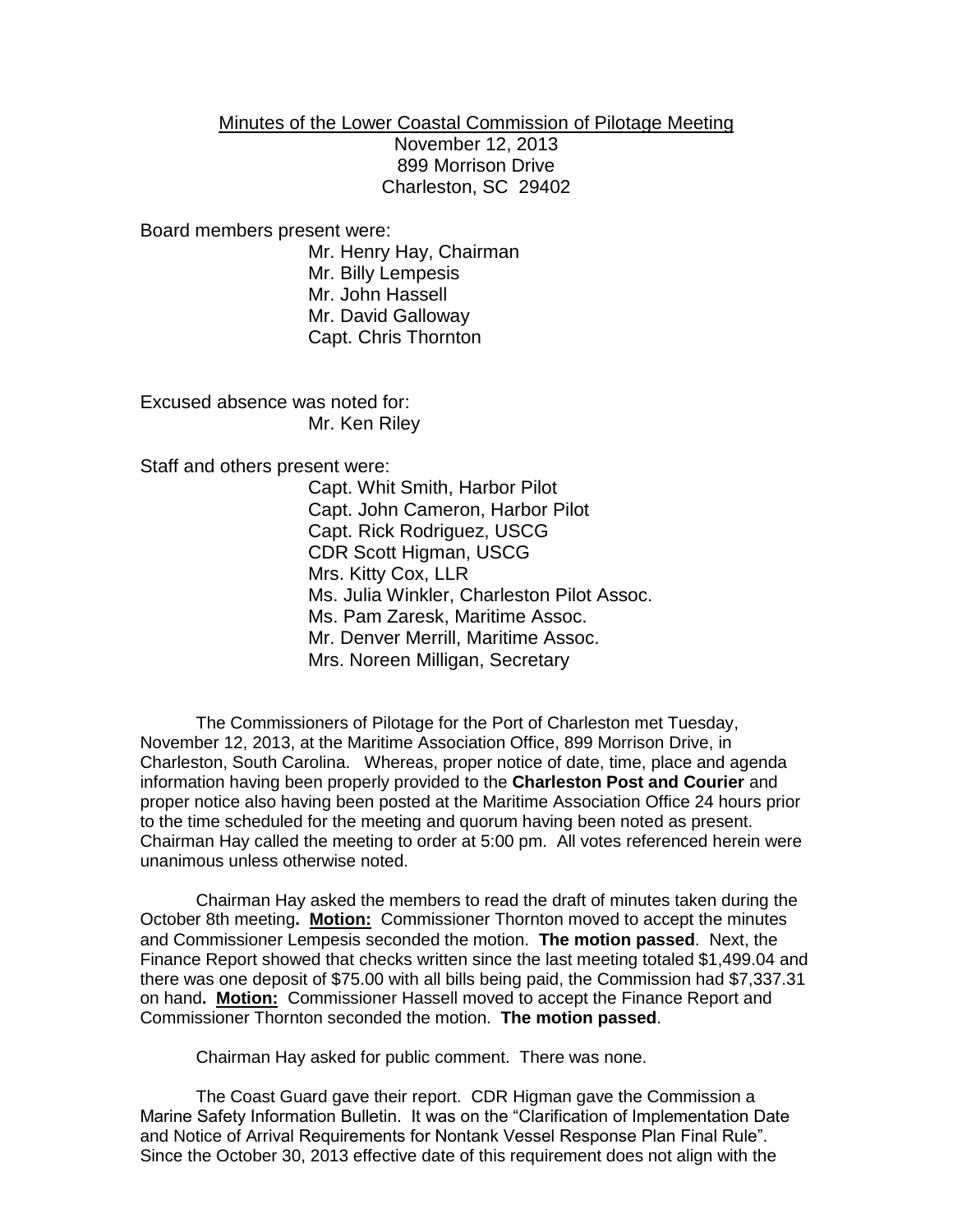January 30, 2014 compliance date for submission of nontank VRP's and to ensure consistency with our previous enforcement policy for nontank vessels 1,600 GT and above, the Coast Guard will enforce the following time line:

October 30, 2013 - Tank Vessels October 30, 2013 - Nontank Vessels (1,600 GT or greater; use VRP Control # listed in existing IOA's January 30,2014 - Nontank Vessels 9 400 – less than 1,600 GT)

The Coast Guard informed the Commission that the City Marina can now supply fuel to large yachts.

Mrs. Cox gave the LLR report. There was one physical for the month of November and two for December. The ID badge for the pilots is small enough that it can be carried in their pockets. It will have a double photograph on it for security. It will also have the state seal, photo of pilot, name, gender, expiration date, Commissioner's signature and statute language regarding Pilotage on the reverse side. Commissioner Hay will send his signature to LLR to be used on the new badges. Capt. Cameron asked if the motion to pass the new badge could be held until the next meeting so that the pilots could look at it first. The Commission agreed and the motion was tabled until the next meeting. The web-site for the pilots is still on going with new information being added every month. Mrs. Milligan asked that the site emphasized that all applicants must have the "Comprehensive Metabolic profile "done. Dr. Sloan has mentioned that applicants are not submitting complete physical reports.

Capt. Cameron informed the Commission that he has been to Washington DC three times on the Right Whale issue. The Army Corp. is studying the channel and when the ships are going 15 knots and passing they take up 75% of the channel, when slow down to 10 knots they take up 85% of the channel. This is not safe for the vessels. The Harbor Pilots are hiring a Lobbyist Firm to help them with the Right Whale issue. The Coast Guard is waiting to see what NOA is going to do; the rule expires on December  $9<sup>th</sup>$ .

Commissioner Hassell did not have any new information on the Savannah River Commission.

The racon on the Ravenel Bridge is still not working. Capt. Cameron will have more information at the next meeting.

The pilots are still waiting for information from Investigative Associates on the drug test for the boat operators for the Harbor Pilots.

Under new business Capt. Smith invited everyone to the Harbor Pilot office on December  $7<sup>th</sup>$  to watch the parade of boats.

There being no further business to bring before the Commission, the meeting was adjourned.